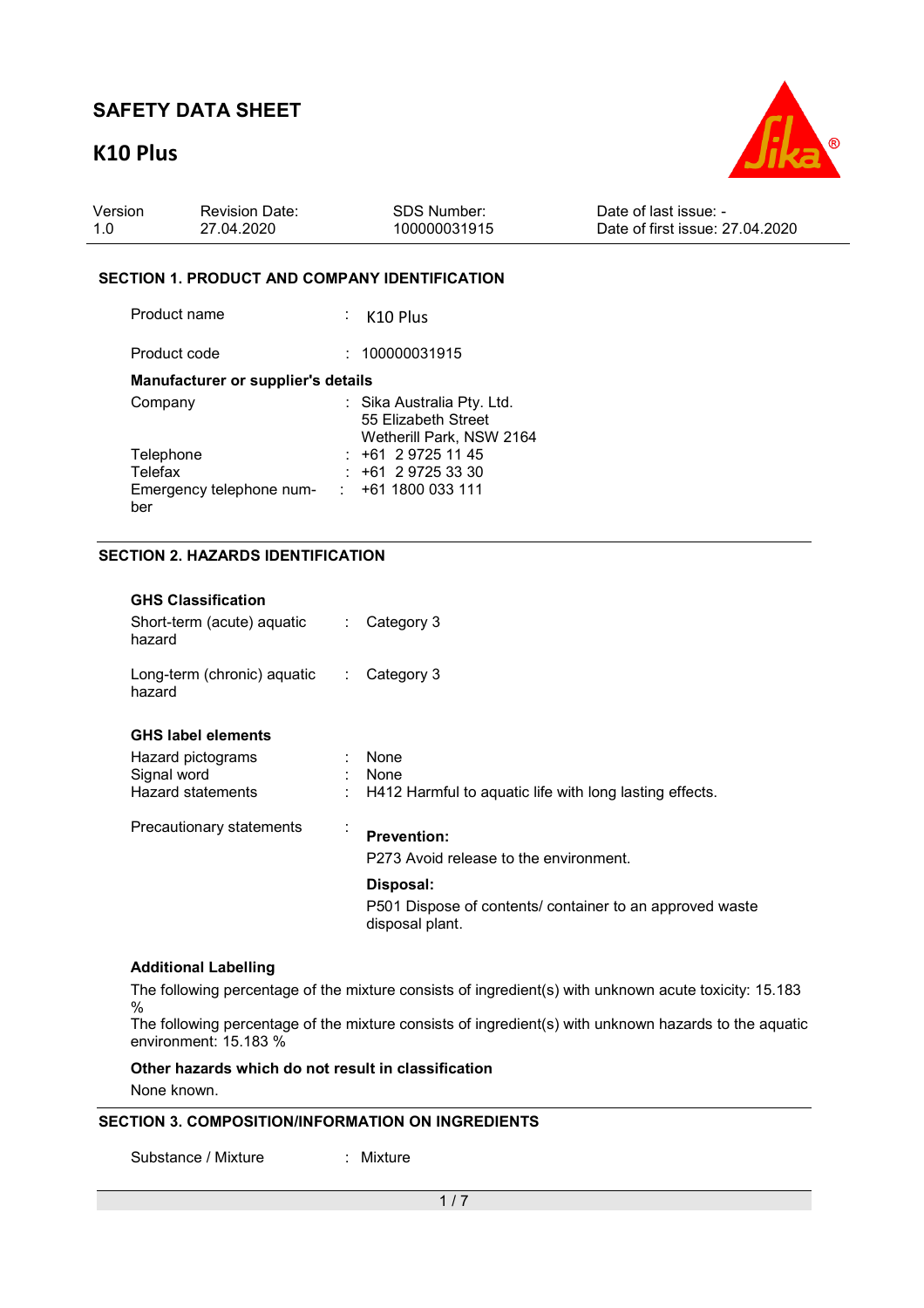# **K10 Plus**



| Date of first issue: 27,04,2020<br>27.04.2020<br>100000031915<br>-1.0 | Version | <b>Revision Date:</b> | SDS Number: | Date of last issue: - |
|-----------------------------------------------------------------------|---------|-----------------------|-------------|-----------------------|
|-----------------------------------------------------------------------|---------|-----------------------|-------------|-----------------------|

## **Components**

No hazardous ingredients

## **SECTION 4. FIRST AID MEASURES**

| General advice                                                                          | ÷    | No hazards which require special first aid measures.                                                                                                               |
|-----------------------------------------------------------------------------------------|------|--------------------------------------------------------------------------------------------------------------------------------------------------------------------|
| If inhaled                                                                              | ÷    | Move to fresh air.                                                                                                                                                 |
| In case of skin contact                                                                 |      | : Take off contaminated clothing and shoes immediately.<br>Wash off with soap and plenty of water.                                                                 |
| In case of eye contact                                                                  |      | Flush eyes with water as a precaution.<br>Remove contact lenses.<br>Keep eye wide open while rinsing.                                                              |
| If swallowed                                                                            |      | Clean mouth with water and drink afterwards plenty of water.<br>Do not give milk or alcoholic beverages.<br>Never give anything by mouth to an unconscious person. |
| Most important symptoms<br>and effects, both acute and<br>delayed<br>Notes to physician | t in | No known significant effects or hazards.<br>See Section 11 for more detailed information on health effects<br>and symptoms.<br>: Treat symptomatically.            |

### **SECTION 5. FIREFIGHTING MEASURES**

| ucts                    | Suitable extinguishing media : Use extinguishing measures that are appropriate to local cir-<br>cumstances and the surrounding environment.<br>Hazardous combustion prod- : No hazardous combustion products are known |
|-------------------------|------------------------------------------------------------------------------------------------------------------------------------------------------------------------------------------------------------------------|
| ods<br>for firefighters | Specific extinguishing meth- : Standard procedure for chemical fires.<br>Special protective equipment : In the event of fire, wear self-contained breathing apparatus.                                                 |

### **SECTION 6. ACCIDENTAL RELEASE MEASURES**

| tive equipment and emer-<br>gency procedures             | Personal precautions, protec- : For personal protection see section 8.                                     |
|----------------------------------------------------------|------------------------------------------------------------------------------------------------------------|
| Environmental precautions                                | : No special environmental precautions required.                                                           |
| Methods and materials for<br>containment and cleaning up | Wipe up with absorbent material (e.g. cloth, fleece).<br>Keep in suitable, closed containers for disposal. |

## **SECTION 7. HANDLING AND STORAGE**

| fire and explosion      | Advice on protection against : Normal measures for preventive fire protection. |
|-------------------------|--------------------------------------------------------------------------------|
| Advice on safe handling | For personal protection see section 8.<br>No special handling advice required. |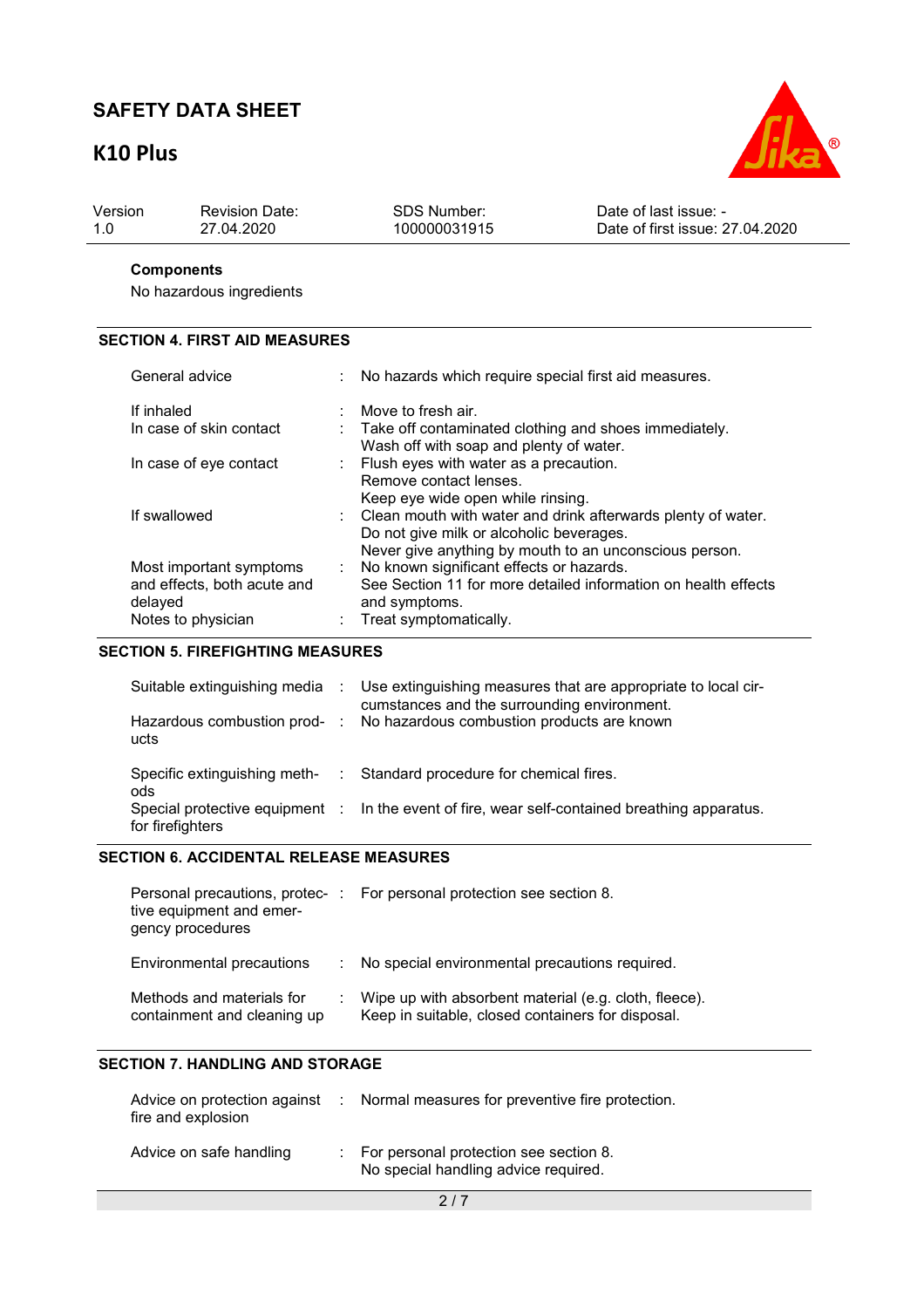# **K10 Plus**



| Version<br>1.0              | <b>Revision Date:</b><br>27.04.2020 | <b>SDS Number:</b><br>100000031915                                                                     | Date of last issue: -<br>Date of first issue: 27.04.2020 |  |
|-----------------------------|-------------------------------------|--------------------------------------------------------------------------------------------------------|----------------------------------------------------------|--|
|                             |                                     | products                                                                                               | Follow standard hygiene measures when handling chemical  |  |
| Hygiene measures            |                                     | When using do not eat or drink.<br>When using do not smoke.                                            |                                                          |  |
| Conditions for safe storage |                                     | Keep container tightly closed in a dry and well-ventilated<br>place.                                   |                                                          |  |
| Materials to avoid          |                                     | Store in accordance with local regulations.<br>No special restrictions on storage with other products. |                                                          |  |

### **SECTION 8. EXPOSURE CONTROLS/PERSONAL PROTECTION**

## **Components with workplace control parameters**

Contains no substances with occupational exposure limit values.

| Appropriate engineering<br>controls | Use adequate ventilation and/or engineering controls to pre-<br>vent exposure to vapours.                                                                                                                                                                                        |
|-------------------------------------|----------------------------------------------------------------------------------------------------------------------------------------------------------------------------------------------------------------------------------------------------------------------------------|
| Personal protective equipment       |                                                                                                                                                                                                                                                                                  |
| Respiratory protection              | : No special measures required.<br>Respirator selection must be based on known or anticipated<br>exposure levels, the hazards of the product and the safe<br>working limits of the selected respirator.                                                                          |
| Hand protection                     | : Chemical-resistant, impervious gloves complying with an<br>approved standard should be worn at all times when handling<br>chemical products if a risk assessment indicates this is nec-<br>essary.<br>Follow AS/NZS 1337.1<br>Recommended: Butyl rubber/nitrile rubber gloves. |
|                                     | Contaminated gloves should be removed.                                                                                                                                                                                                                                           |
| Eye protection                      | Safety glasses                                                                                                                                                                                                                                                                   |
| Skin and body protection            | Protective clothing (e.g. safety shoes, long-sleeved working<br>clothing, long trousers)<br>Follow AS 2210:3                                                                                                                                                                     |

## **SECTION 9. PHYSICAL AND CHEMICAL PROPERTIES**

| Appearance<br>Colour<br>Odour<br>Odour Threshold |    | Thixotropic Liquid<br>No data available<br>No data available<br>No data available |
|--------------------------------------------------|----|-----------------------------------------------------------------------------------|
| рH                                               | t. | ca. 9.0                                                                           |
| Melting point/range / Freezing :<br>point        |    | No data available                                                                 |
| Boiling point/boiling range                      | ۰. | No data available                                                                 |
| Flash point                                      |    | No data available                                                                 |
| Evaporation rate                                 |    | No data available                                                                 |
| Flammability (solid, gas)                        |    | No data available                                                                 |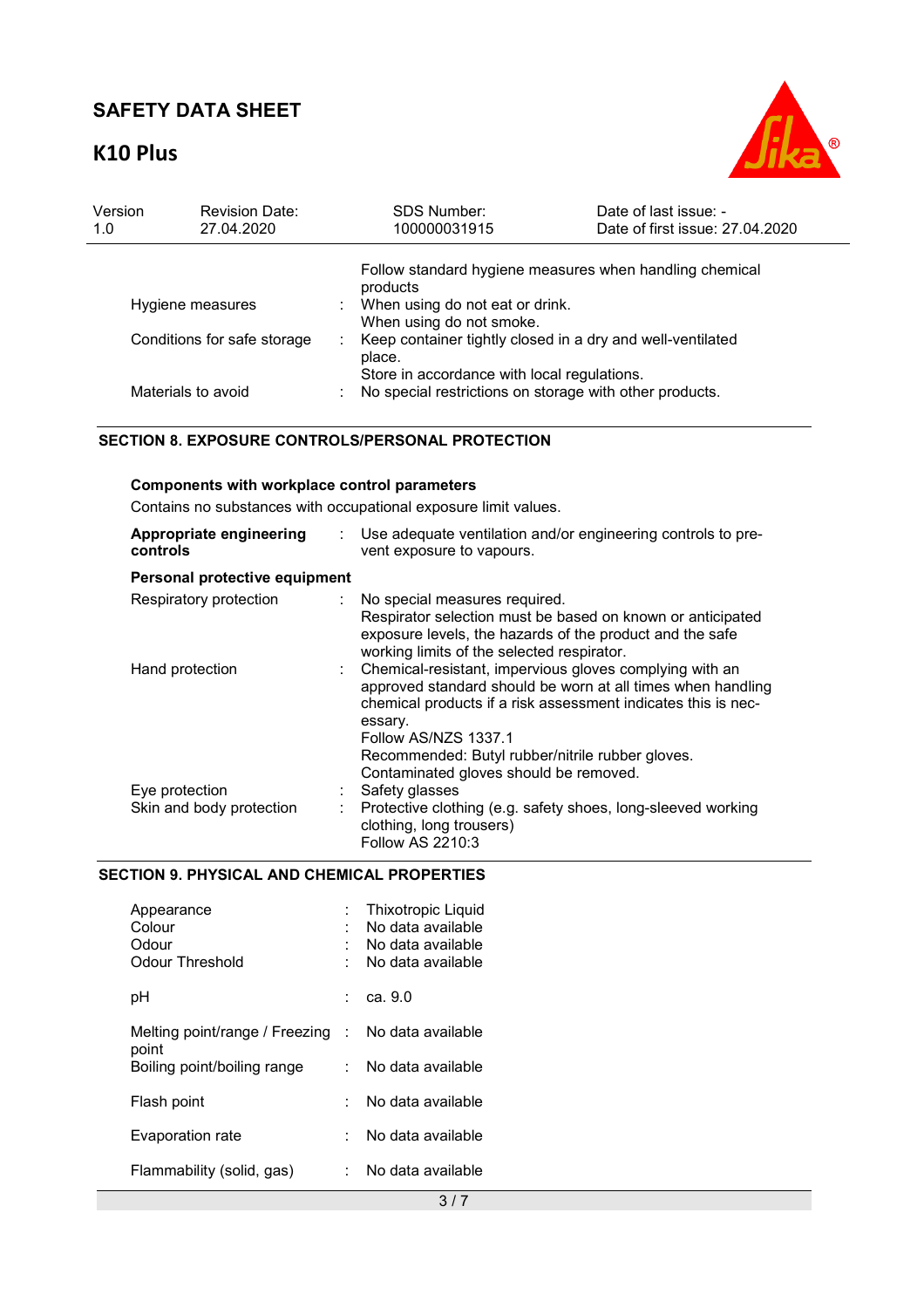# **K10 Plus**



| Version<br>1.0               | <b>Revision Date:</b><br>27.04.2020                                     |                | SDS Number:<br>100000031915                                                                                                                                           | Date of last issue: -<br>Date of first issue: 27.04.2020 |
|------------------------------|-------------------------------------------------------------------------|----------------|-----------------------------------------------------------------------------------------------------------------------------------------------------------------------|----------------------------------------------------------|
|                              | Upper explosion limit / Upper : No data available<br>flammability limit |                |                                                                                                                                                                       |                                                          |
|                              | Lower explosion limit / Lower :<br>flammability limit                   |                | No data available                                                                                                                                                     |                                                          |
|                              | Vapour pressure                                                         |                | 23 hPa                                                                                                                                                                |                                                          |
|                              | Relative vapour density                                                 |                | No data available                                                                                                                                                     |                                                          |
|                              | Density                                                                 |                | ca. 1.3 g/cm3 (20 °C (68 °F))                                                                                                                                         |                                                          |
|                              | Solubility(ies)<br>Water solubility                                     |                | No data available                                                                                                                                                     |                                                          |
| Solubility in other solvents |                                                                         | $\sim$ 10 $\,$ | No data available                                                                                                                                                     |                                                          |
|                              | Partition coefficient: n-<br>octanol/water                              |                | No data available                                                                                                                                                     |                                                          |
|                              | Auto-ignition temperature                                               |                | No data available                                                                                                                                                     |                                                          |
|                              | Decomposition temperature                                               |                | No data available                                                                                                                                                     |                                                          |
|                              | Viscosity<br>Viscosity, dynamic                                         |                | ca. 500,000 mPa.s (23 °C (73 °F))                                                                                                                                     |                                                          |
|                              | Viscosity, kinematic                                                    |                | No data available                                                                                                                                                     |                                                          |
|                              | <b>Explosive properties</b>                                             |                | No data available                                                                                                                                                     |                                                          |
|                              | Oxidizing properties                                                    |                | No data available                                                                                                                                                     |                                                          |
|                              | Volatile organic compounds                                              |                | Directive 2010/75/EU of 24 November 2010 on industrial<br>emissions (integrated pollution prevention and control)<br>Volatile organic compounds (VOC) content: 0.21 % |                                                          |

## **SECTION 10. STABILITY AND REACTIVITY**

| Reactivity<br>Chemical stability<br>tions                                                            | : No dangerous reaction known under conditions of normal use.<br>: The product is chemically stable.<br>Possibility of hazardous reac- : No hazards to be specially mentioned. |
|------------------------------------------------------------------------------------------------------|--------------------------------------------------------------------------------------------------------------------------------------------------------------------------------|
| Conditions to avoid<br>Incompatible materials<br>No decomposition if stored and applied as directed. | : No data available<br>$\therefore$ see section 7.                                                                                                                             |

## **SECTION 11. TOXICOLOGICAL INFORMATION**

### **Acute toxicity**

Not classified based on available information.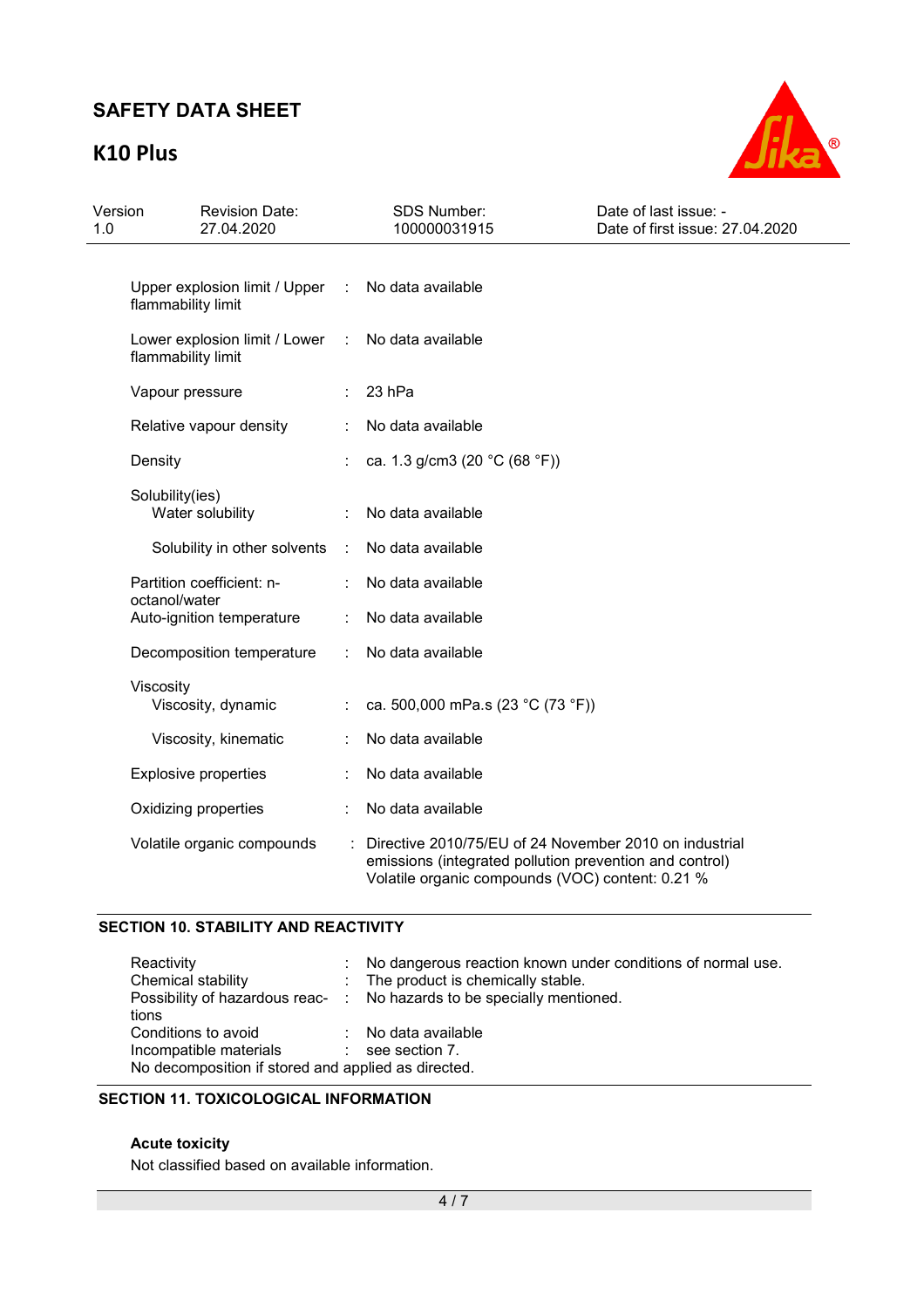## **K10 Plus**



| Date of first issue: 27,04,2020<br>100000031915<br>27.04.2020<br>-1.0 | Version | <b>Revision Date:</b> | SDS Number: | Date of last issue: - |  |
|-----------------------------------------------------------------------|---------|-----------------------|-------------|-----------------------|--|
|-----------------------------------------------------------------------|---------|-----------------------|-------------|-----------------------|--|

#### **Skin corrosion/irritation**

Not classified based on available information.

### **Serious eye damage/eye irritation**

Not classified based on available information.

#### **Respiratory or skin sensitisation**

#### **Skin sensitisation**

Not classified based on available information.

#### **Respiratory sensitisation**

Not classified based on available information.

#### **Chronic toxicity**

**Germ cell mutagenicity**  Not classified based on available information.

#### **Carcinogenicity**

Not classified based on available information.

#### **Reproductive toxicity**

Not classified based on available information.

### **STOT - single exposure**

Not classified based on available information.

# **STOT - repeated exposure**

Not classified based on available information.

### **Aspiration toxicity**

Not classified based on available information.

### **SECTION 12. ECOLOGICAL INFORMATION**

| <b>Ecotoxicity</b><br>No data available                   |  |
|-----------------------------------------------------------|--|
| <b>Persistence and degradability</b><br>No data available |  |
| <b>Bioaccumulative potential</b>                          |  |
| No data available                                         |  |
| <b>Mobility in soil</b>                                   |  |
| No data available<br>Other adverse effects                |  |
|                                                           |  |

#### **Product:**

mation

Additional ecological infor-: There is no data available for this product.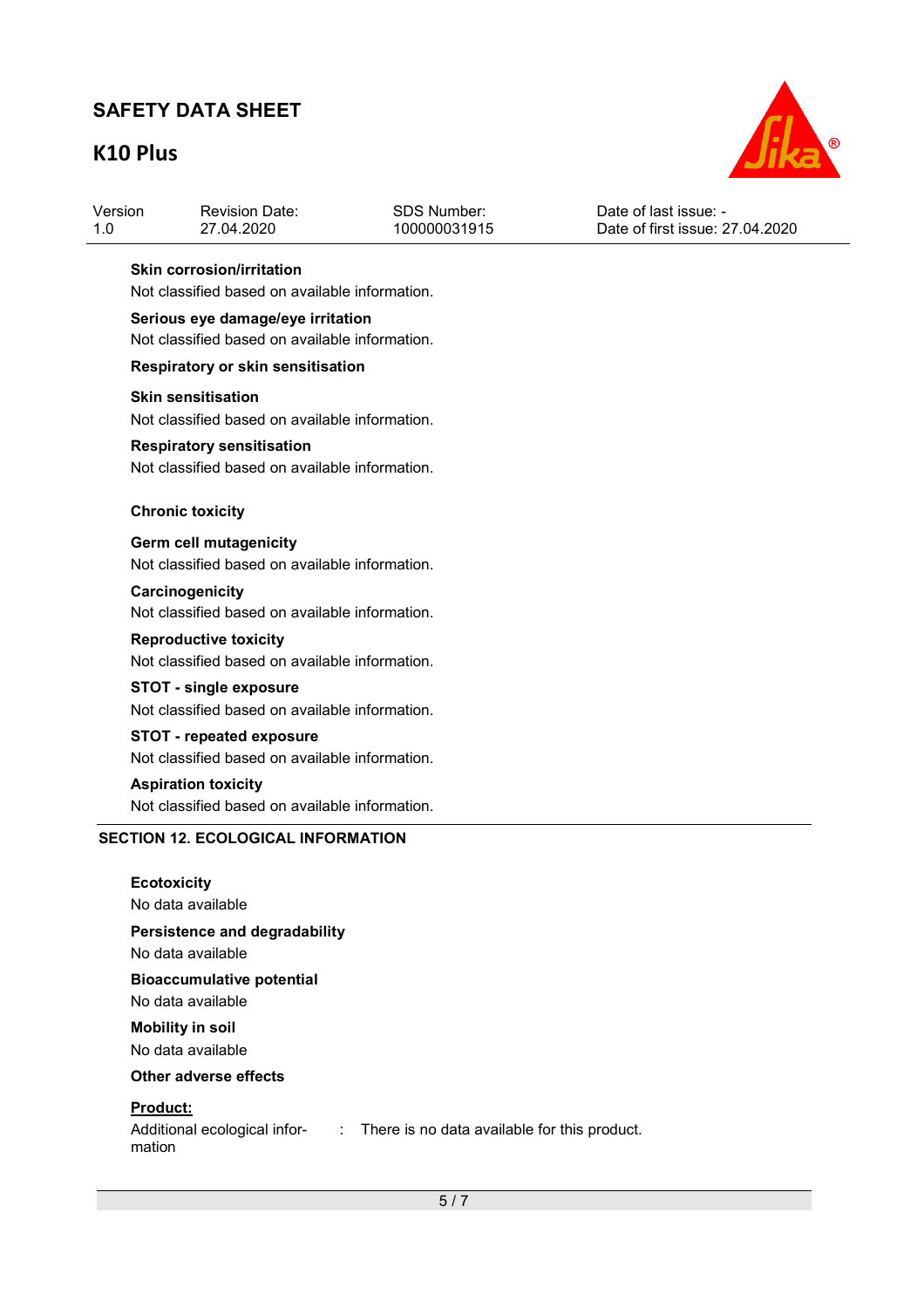## **K10 Plus**



| Version | <b>Revision Date:</b> | SDS Number:  | Date of last issue: -           |
|---------|-----------------------|--------------|---------------------------------|
| 1.0     | 27.04.2020            | 100000031915 | Date of first issue: 27.04.2020 |

#### **SECTION 13. DISPOSAL CONSIDERATIONS**

#### **Disposal methods**

Contaminated packaging : Empty containers should be taken to an approved waste handling site for recycling or disposal.

If potential for exposure exists refer to Section 8 for specific personal protective equipment.

### **SECTION 14. TRANSPORT INFORMATION**

#### **International Regulations**

**UNRTDG** Not regulated as a dangerous good

**IATA-DGR** Not regulated as a dangerous good

**IMDG-Code** Not regulated as a dangerous good

**Transport in bulk according to Annex II of MARPOL 73/78 and the IBC Code** 

Not applicable for product as supplied.

#### **National Regulations**

**ADG** Not regulated as a dangerous good

### **SECTION 15. REGULATORY INFORMATION**

#### **Safety, health and environmental regulations/legislation specific for the substance or mixture**

| Standard for the Uniform<br>No poison schedule number allocated<br>Scheduling of Medicines and<br>Poisons |                                                                                                                           |
|-----------------------------------------------------------------------------------------------------------|---------------------------------------------------------------------------------------------------------------------------|
| International Chemical Weapons Convention (CWC)<br><b>Schedules of Toxic Chemicals and Precursors</b>     | Not applicable                                                                                                            |
| <b>Prohibition/Licensing Requirements</b>                                                                 | chromium (III) oxide<br>Refer to model WHS Act and Regu-<br>lations for prohibition, authorisation<br>and restricted use. |

### **The components of this product are reported in the following inventories:**

AICS : Not in compliance with the inventory

#### **SECTION 16. OTHER INFORMATION**

Revision Date : 27.04.2020